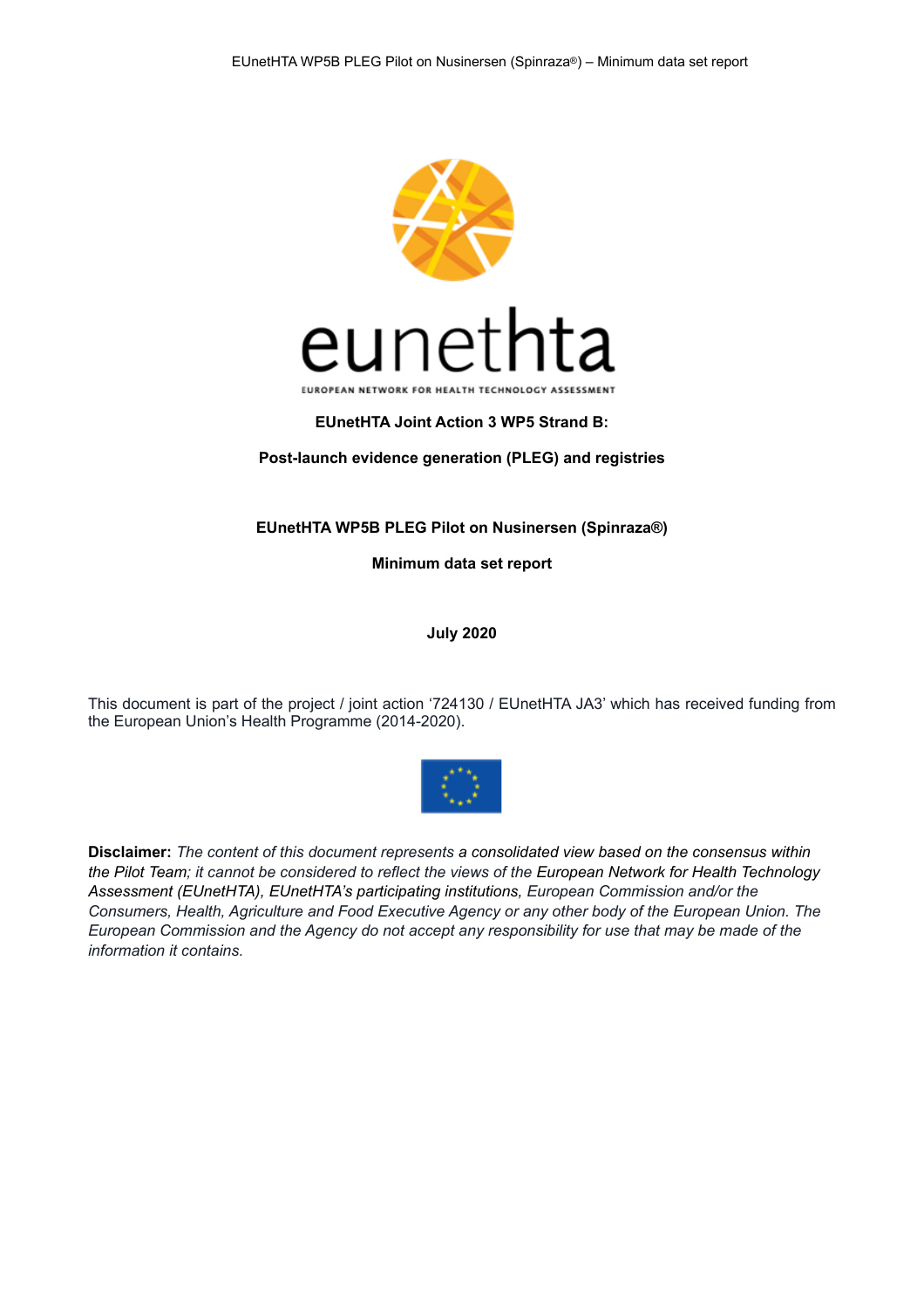### **DOCUMENT HISTORY AND CONTRIBUTORS**

| <b>Version</b><br>number | <b>Date</b> | <b>Description</b>                                         |
|--------------------------|-------------|------------------------------------------------------------|
| V1                       | 08/05/2020  | 1 <sup>st</sup> draft                                      |
| V2                       | 27/05/2020  | $2nd$ draft                                                |
| V3                       | 11/06/2020  | Minor changes to the text                                  |
| V4                       | 09/07/2020  | Final version integrating comments from pilot team members |

#### **Pilot team**

| <b>Responsibility/role</b>     | <b>HTA Body/affiliation</b>                                                               | Team member name                      |
|--------------------------------|-------------------------------------------------------------------------------------------|---------------------------------------|
| Pilot lead and<br>coordination | Italian Medicines Agency<br>(AIFA)                                                        | Agnese Cangini                        |
| Pilot members                  | Norwegian Medicines<br>Agency (NOMA)                                                      | Einar Andreassen, Krystina Hviding    |
|                                | Ministry of Health Croatia                                                                | Romana Tandara Haček                  |
|                                | <b>Finnish Medicines Agency</b><br>(FIMEA)                                                | Hanna-Mari Jauhonen, Piia Rannanheimo |
|                                | National Health Care<br>Institute of the Netherlands<br>(ZIN)                             | Krista Schutte                        |
|                                | Portuguese National<br>Authority of Medicines and<br><b>Health Products</b><br>(INFARMED) | Claudia Santos, Mariane Cossito       |

#### **Further contributors**

| <b>Responsibility/role</b>                     | <b>HTA Body/affiliation</b>                                                       | <b>Name</b>  |
|------------------------------------------------|-----------------------------------------------------------------------------------|--------------|
| WP5B project<br>management; internal<br>review | Haute Autorité de santé<br>  (HAS) / HTA international<br>unit (WP5B coordinator) | Irena Guzina |

#### **Conflict of interest**

All participants involved in the production of this pilot have declared they have no conflicts of interest in relation to the technology assessed, according to the EUnetHTA declaration of interest and confidentiality undertaking form.

#### **Stakeholder involvement**

The company in charge of the development of the product has been contacted at the beginning of the pilot and kept informed about different pilot steps and outputs. No other stakeholders have been involved on pilot level at the stage of the production of this report.

#### **How to cite this document**

Please cite this document as follows:

EUnetHTA PLEG\_FP\_01. Pilot Team. PLEG pilot on Nusinersen (Spinraza). Minimum data set report. Diemen (The Netherlands): EUnetHTA; 2020. [Date of citation]. Report No.: PLEG\_FP\_01. Available from: https://www.eunethta.eu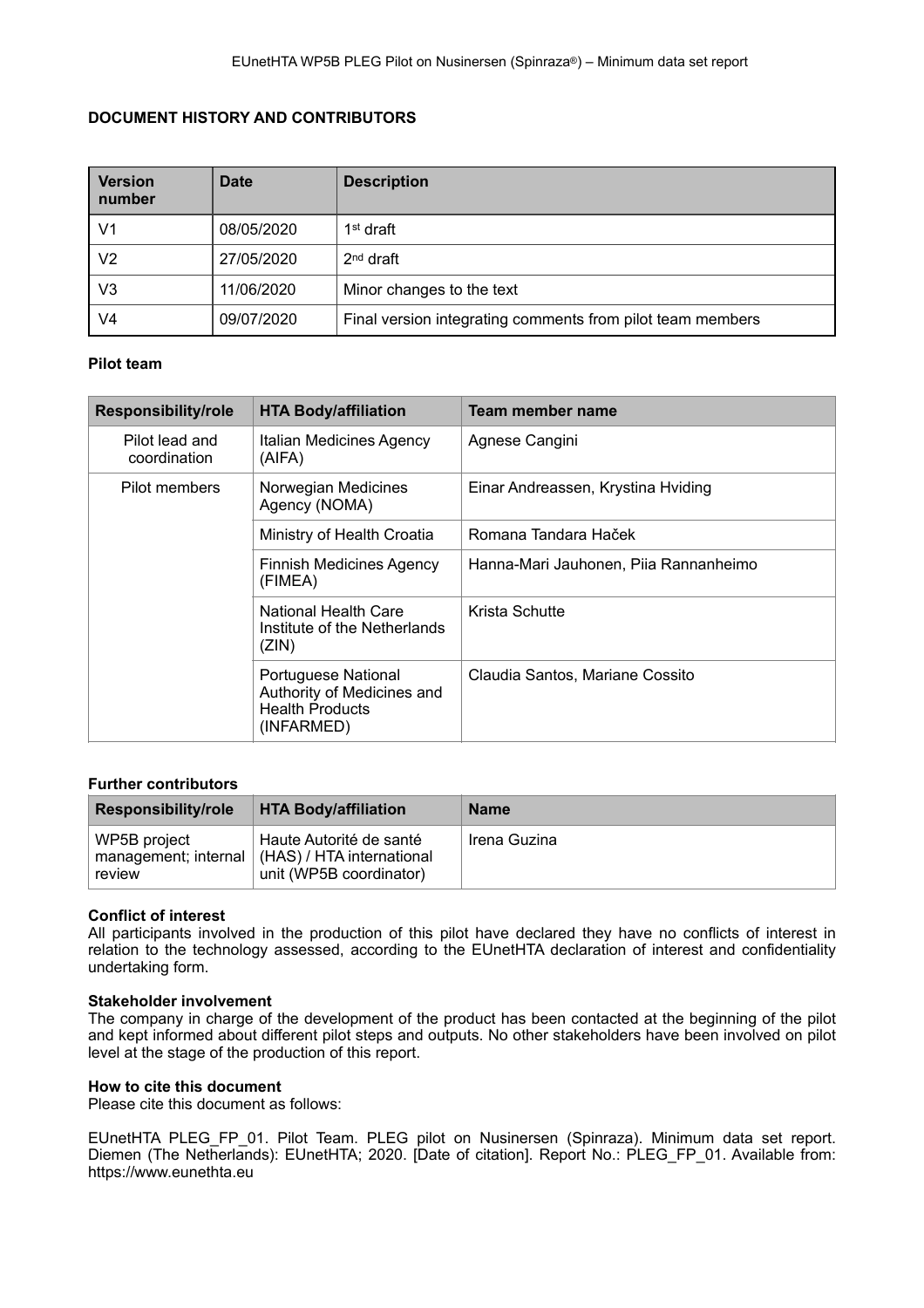# **TABLE OF CONTENTS**

| <b>SYNOPSIS</b>                 |               |
|---------------------------------|---------------|
| <b>STUDY BACKGROUND</b>         |               |
| RATIONALE OF THE STUDY          | $\mathcal{P}$ |
| <b>RESEARCH QUESTION</b>        |               |
| <b>RESEARCH METHODS</b>         | 3             |
| STATISTICAL ASPECTS             | 6             |
| SETTING, DURATION AND FOLLOW-UP | 6             |
| <b>BIBLIOGRAPHY</b>             |               |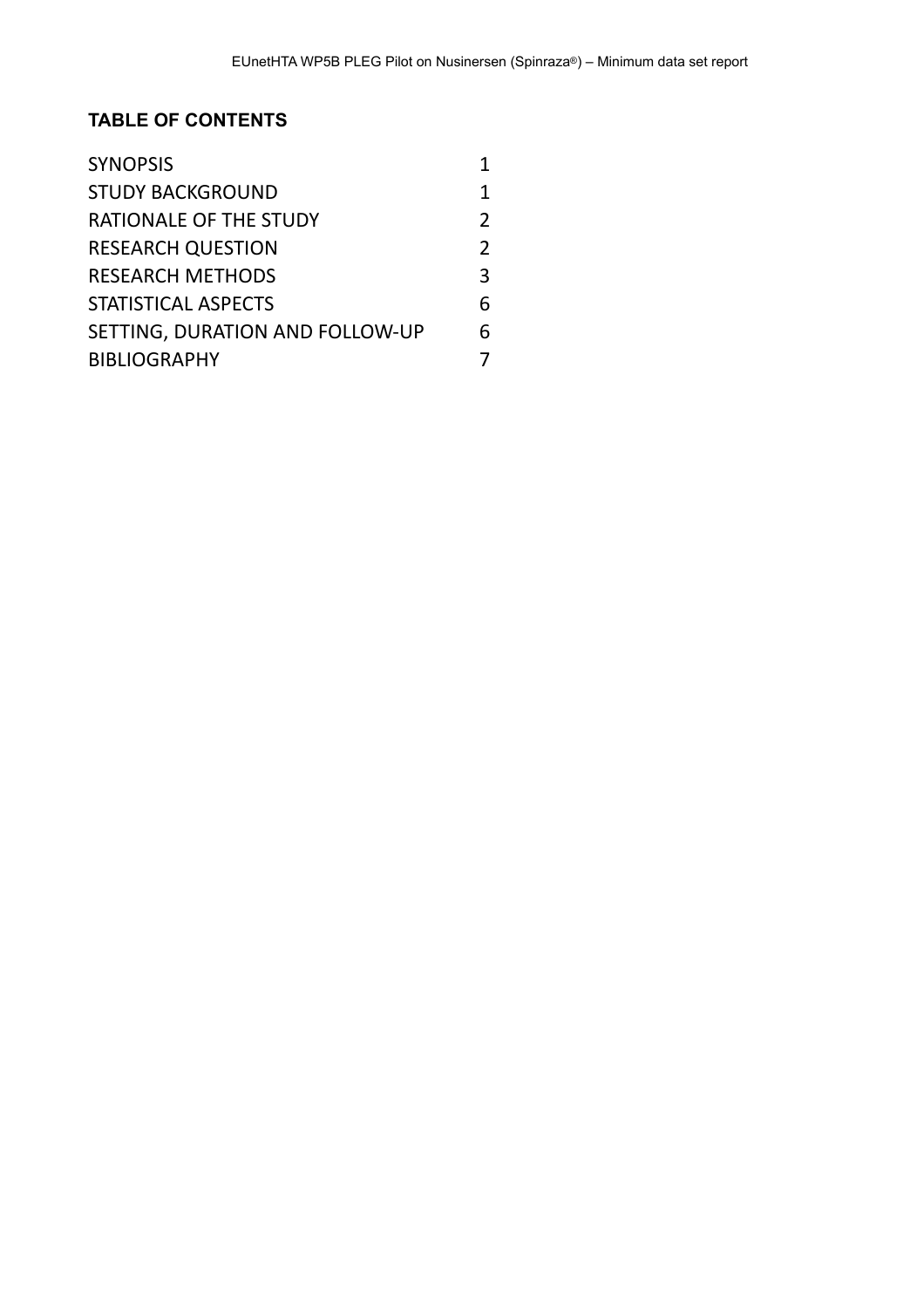# **SYNOPSIS**

This study is conducted in the framework WP5B PLEG product-specific pilot on Spinraza®. For more details on the pilot and its different steps, please see the **[Common Evidence Gaps report.](https://eunethta.eu/wp-content/uploads/2020/05/EUnetHTA-PLEG_FP_01_Nusinersen_Common-Evidence-Gaps-report.pdf)**

**The present report corresponds to step 5 of the pilot, which consists of agreeing on the common data set for RWD collection for this drug and specifying research methods.** 

# **STUDY BACKGROUND**

- SMA is an autosomal recessive neuromuscular serious, debilitating, and life-threatening rare disease, with a global incidence of 8.5 to 10.3 per 100,000 live births characterised by degeneration of the motor neurons in the anterior horn of the spinal cord, resulting in atrophy of the voluntary muscles of the limbs and trunk. SMA is the most common genetic disorder linked to infant death worldwide.
- SMA has been categorised into Types 0, I, II, III, and IV which range in severity from babies who are born with severe impairment and die within weeks of birth (Type 0), to disease which manifests in adult life with proximal muscle weakness (Type IV). The most common variants (Types I, II and III) all present with a pre-symptomatic period and can be classified prospectively based on age of symptom onset and SMN2 gene copy number as infantile-onset and later-onset.
- At the time of launch of this pilot, with the exception of Nusinersen (Spinraza®), there were no therapies approved in Europe for the treatment of SMA and medical care was only supportive, focused on respiratory support, nutritional support, and management of resulting musculotendinous contractures and neuromuscular scoliosis via bracing, physical therapy, and surgery<sup>1</sup>[.](#page-3-0) Therefore, a significant unmet clinical need exists for these patients.
- <span id="page-3-1"></span>Spinraza® is an antisense oligonucleotide (ASO) which represents the first disease-modifying agent in SMA, increasing the levels of SMN2 protein and therefore improving the motor function.
- Summary of the available literature (evidence) on the health technology as identified by pilot members: **Please see Table 3 of the [Common Evidence Gaps report.](https://eunethta.eu/wp-content/uploads/2020/05/EUnetHTA-PLEG_FP_01_Nusinersen_Common-Evidence-Gaps-report.pdf)**

# **RATIONALE OF THE STUDY**

This pilot was proposed by the Italian Medicines Agency (AIFA), considering the uncertainties noticed during the national HTA. The proposal was supported by the following considerations:

The collection of data such as patients' number and characteristics, treatment duration, and main

<span id="page-3-0"></span><sup>&</sup>lt;sup>[1](#page-3-1)</sup> In January 2020 the US Food and Drug Administration has authorized Zolgensma®, a gene therapy, for the treatment of pediatric patients aged <2 years with spinal muscular atrophy (SMA) with biallelic mutations in the survival motor neuron 1 (*SMN1*) gene (the first registration in Europe is expected to follow).

On 26 March 2020, the Committee for Medicinal Products for Human Use (CHMP) adopted a positive opinion, recommending the granting of a marketing authorisation for the medicinal product Zolgensma, intended for the treatment of babies and young children who have a rare, serious inherited condition called spinal muscular atrophy (SMA)."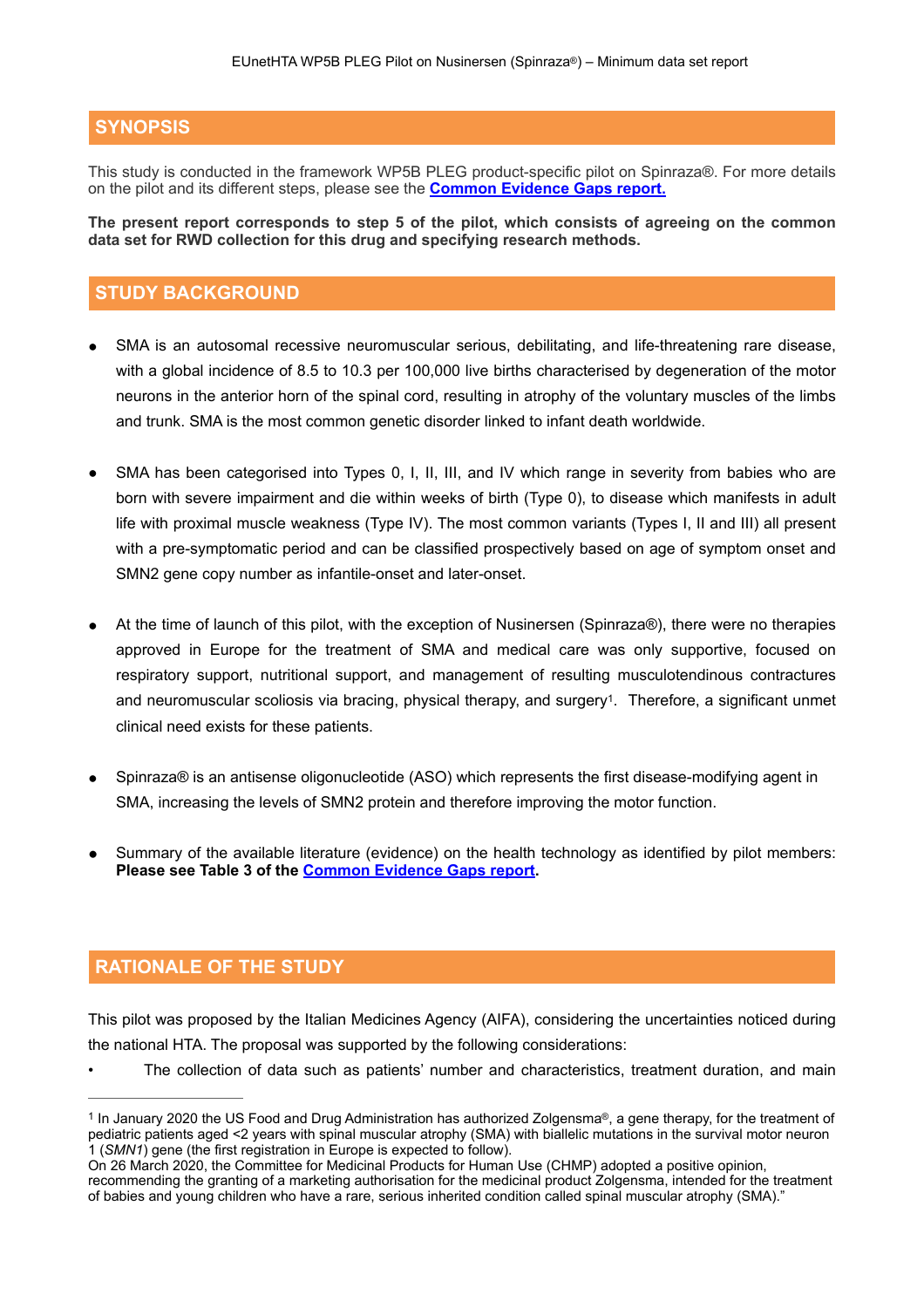outcome measures will greatly support the decision-making process for pricing and reimbursement, and for subsequent re-assessments.

• In the setting of a rare disease, collaboration among Member States in the definition of a minimum dataset, and in gathering the evidence coming from different registries and databases is crucial for HTA purposes.

The main objectives of this pilot are therefore as follow:

• To build a common and agreed dataset for data collection (which will serve as a basis for common analysis afterwards).

• To gather generated data (when possible), from different sources (databases, registries, health care records); and

• To assess possible levels of cross-border collaboration on the generation and exchange of real world data (RWD).

**The present report corresponds to step 5 of the pilot, which consists of agreeing on the common data set for RWD collection for this drug and specifying research methods. This common data set will reflect the basis of RWD collection individually set up on a national level by pilot team members.** 

## **RESEARCH QUESTION**

As presented in the Common Evidence Gaps report, most team members identified a need for the following further research:

- Full descriptive analysis considering patient characteristics at baseline by different SMA types (e.g., age at diagnosis, motor function at treatment initiation, etc.);
- Collection of data on long-term effects for all SMA types and on robust endpoints, as well as for less-studied subpopulations (e.g., SMA types IV and 0);
- Long-term safety data including reasons for discontinuation;
- Data on quality of life and other patient-reported outcomes;
- Data on treatment duration and sequence and the most appropriate dose to be used for different patient groups;
- Data on the number of patients treated; and
- Validation of new outcome measures for disease progression.

These research recommendations reported according to the PICO scheme are reported in detail in the Table 4 of the **[Common Evidence Gaps report](https://eunethta.eu/wp-content/uploads/2020/05/EUnetHTA-PLEG_FP_01_Nusinersen_Common-Evidence-Gaps-report.pdf)**.

The pilot members reported all research recommendations as raised in their national assessment regardless the setting of the collection of data (real world setting or clinical studies).

The following chapter, dealing with the definition of research methods and study outcomes (common dataset), specifies the parameters to be analysed in the real world setting.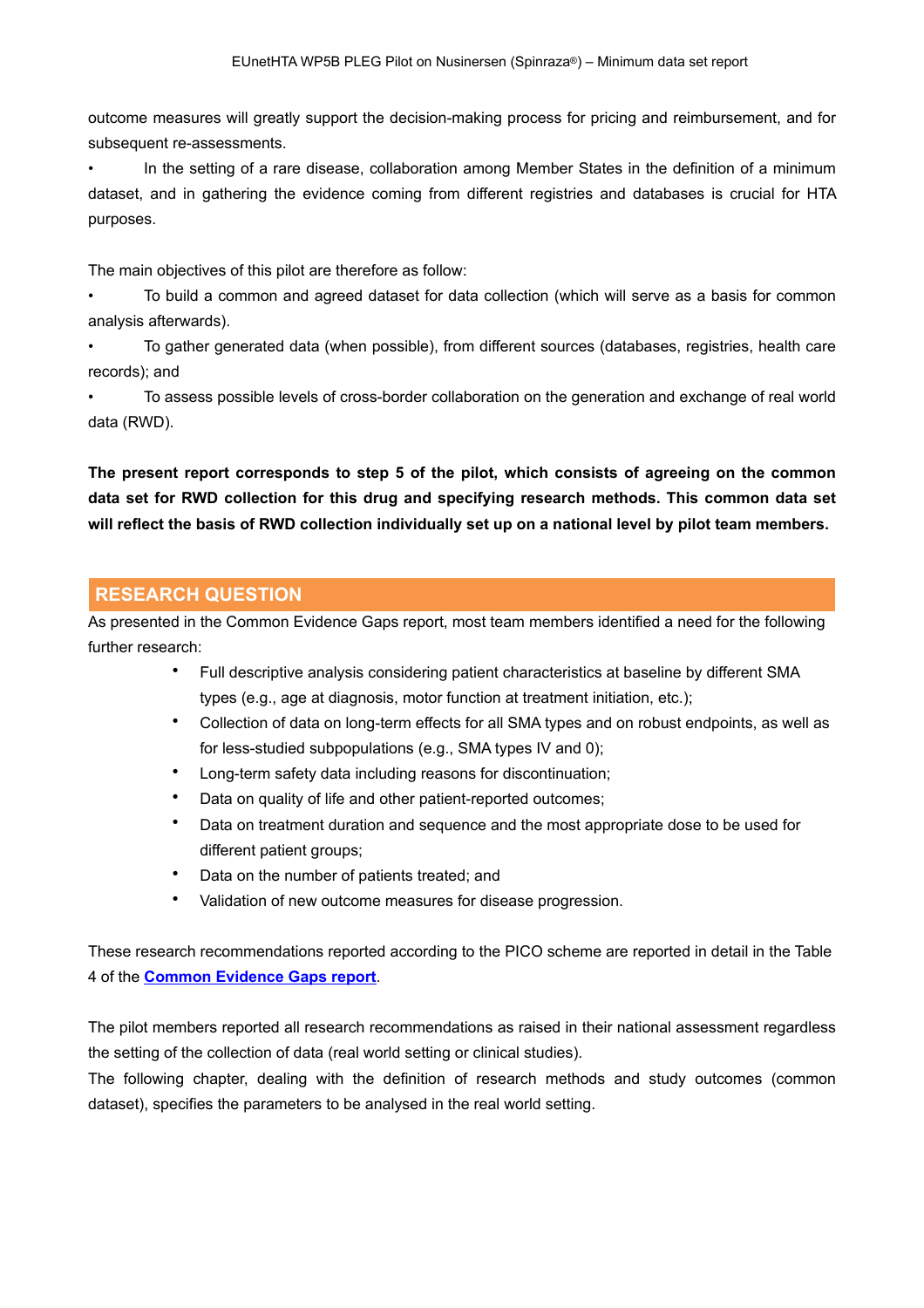## **RESEARCH METHODS**

#### <span id="page-5-2"></span>**Study design**

This a prospective and retrospective<sup>2</sup>[,](#page-5-0) longitudinal, descriptive study based on data from Nusinersen registries monitoring treatment of the SMA 1, 2, and 3 populations.

#### **Study population**

Patients from six European countries, with a genetic documentation of 5q SMA (homozygous deletion, mutation, or compound heterozygosis in SMN1) of type 1,2 or 3 with a maximum of 4 SMN2 gene copies. No age limit is in place.

#### **Intervention and comparator**

#### Intervention: Nusinersen (Spinraza)

The recommended dosage is 12 mg (5 ml) per administration. 4 loading doses on Days 0, 14, 28 and 63. A maintenance dose should be administered once every 4 months thereafter.

Duration of treatment:

The need for continuation of therapy should be reviewed regularly and considered on an individual basis depending on the patient's clinical presentation and response to the therapy.

Comparator: 1. basal characteristics\*[3](#page-5-1)

#### **Study outcomes and variables to be collected (minimum data set)**

#### **Motor Function:**

- <span id="page-5-3"></span>● Total CHOP INTEND (Children's Hospital of Philadelphia Infant Test of Neuromuscular Disorders) Score (Mean, Median, IQR)
- Total HINE-2 (Hammersmith Infant Neurological Examination) Score (Mean, Median, IQR)
- Total HFMSE (Hammersmith Functional Motor Scale Expanded) Score (Mean, Median, IQR)
- Total RULM (Revised Upper Limb Module) Score
- 6 MWT (METERS)

#### **Need for respiratory support**

Type of ventilation

Length of ventilation

#### **Need for feeding support Disease Characteristics**

- Ability to sit
- Ability to stand
- Ability to walk

**Lumbar puncture administration failure Frequency of dosing Serious Adverse Events Reasons for stopping** 

Considering only patients treated from the moment in which both medicines are available, there would be a problem of patients numbers which would affect the follow-up period to be guaranteed for the study (which should be much longer for the subgroup analysis).

Furthermore, at the moment of the production of this report, it is not obvious that a new register will be foreseen on the new medicine and that the dataset of the register of the new medicine will be comparable to that of Spinraza. . Any comparison with Zolgensma should be therefore considered in a separate new study.

<span id="page-5-0"></span>Depending on the date of the implementation of national data collections in each country (see also Setting, duration [2](#page-5-2) and follow-up). Of note, national HTAs were performed at different time points after centralised marketing authorisation approval (See [Common Evidence Gaps report](https://eunethta.eu/wp-content/uploads/2020/05/EUnetHTA-PLEG_FP_01_Nusinersen_Common-Evidence-Gaps-report.pdf) for more details). These different timings also had an impact on the implementation of national data collections among pilot members.

<span id="page-5-1"></span><sup>&</sup>lt;sup>[3](#page-5-3)</sup> There are different issues regarding the comparison with Zolgensma for the timing of this study. The first issue is related to the time gap between the two medicines which could lead to compare and multivariate analysis may not be able to correct it.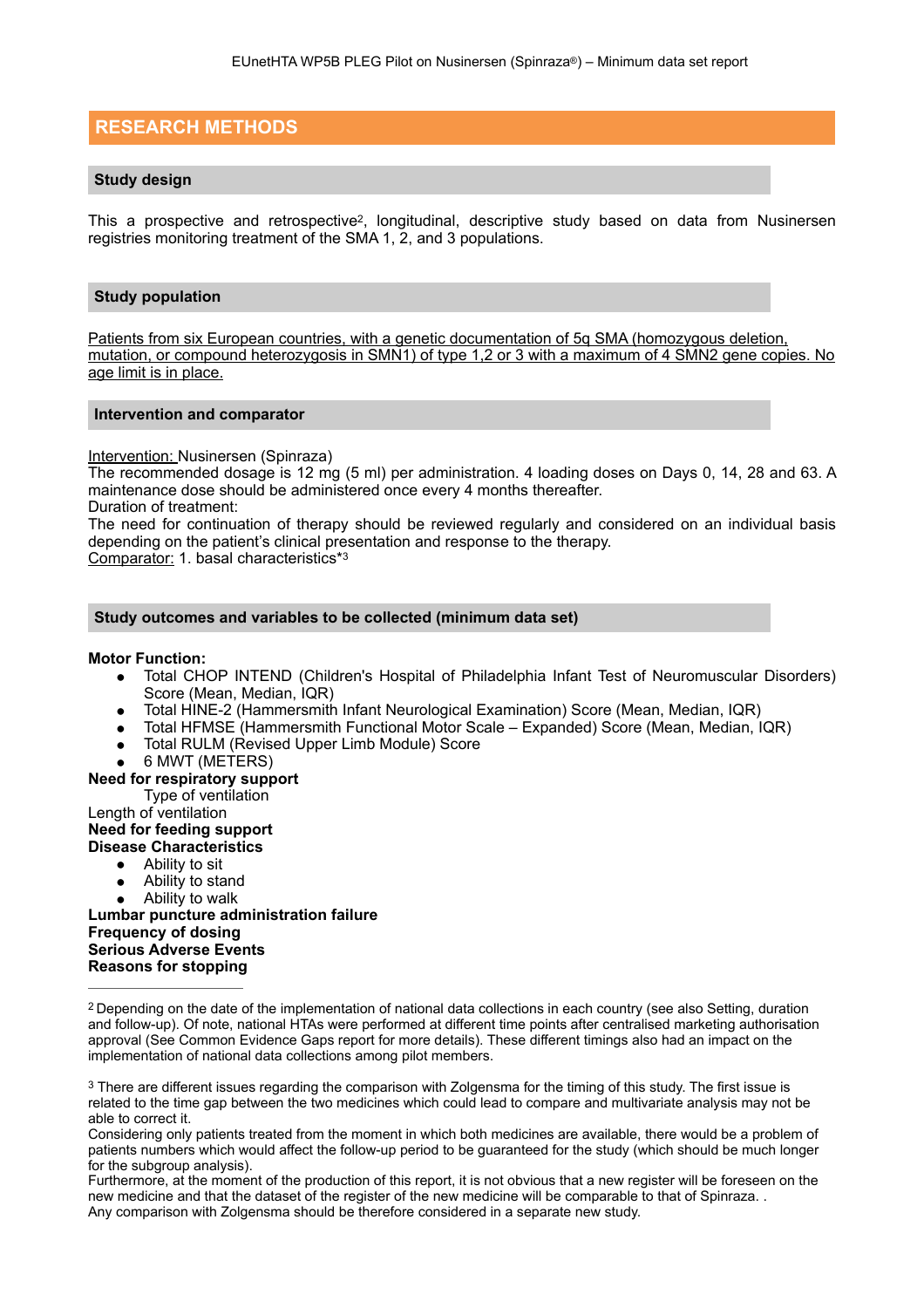- Severe Adverse Event
- Mortality
- Disease progression
- Other

## **Hospitalisation**

- Patients requiring hospitalisation (%)
- Length of hospitalisation
- Reason for hospitalisation

### **Quality of life**

Outcomes will be measured at baseline and at 6 and 18 months.

**These outcomes will be collected in data sets as presented in the following table.**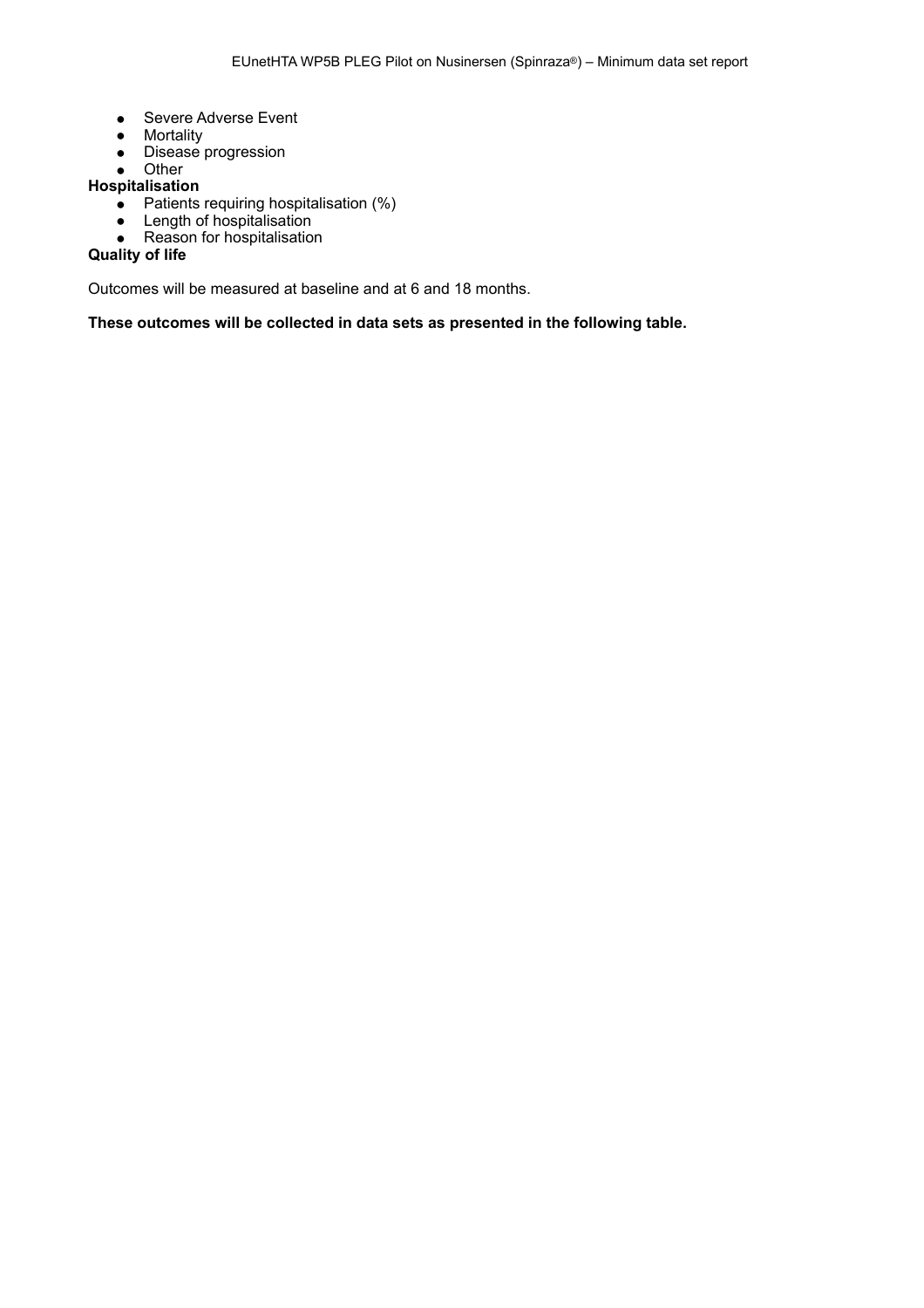| <b>Basal Characteristics (all</b><br>types) | <b>Basal Characteristics</b><br>(by type) | Follow up 6M-18M (by type)                          |
|---------------------------------------------|-------------------------------------------|-----------------------------------------------------|
| <b>Patients</b>                             | <b>Patients</b>                           | <b>Patients</b>                                     |
| Age (Median; IQR)                           | Age (Median; IQR)                         | Age (Median; IQR)                                   |
| <b>Age Class</b>                            | <b>Age Class</b>                          | <b>Age Class</b>                                    |
| 0-6 months                                  | 0-6 months                                | 0-6 months                                          |
| 7-12 months                                 | 7-12 months                               | 7-12 months                                         |
| 13-18 months                                | 13-18 months                              | 13-18 months                                        |
| 19-24 months                                | 19-24 months                              | 19-24 months                                        |
| >2 years-5 years                            | >2 years-5 years                          | >2 years-5 years                                    |
| 6-12 years                                  | 6-12 years                                | 6-12 years                                          |
| $>12-30$ years                              | >12-30 years                              | $>12-30$ years                                      |
| 30-65 years                                 | $31 - 265$ years                          | 30-65 years                                         |
| <b>Gender</b>                               | <b>Gender</b>                             | <b>Gender</b>                                       |
|                                             | Male                                      | Male                                                |
| Male                                        | Female                                    | Female                                              |
| Female                                      | <b>Genetic test</b>                       | Total CHOP INTEND Score (Mean, Median, IQR)         |
| <b>SMA Type</b>                             |                                           | (Mean, Median, IQR)                                 |
| o                                           | 5q (SMN 1 MUTATION)                       | Total HINE-2 Score (Mean, Median, IQR)              |
| L                                           | SMN <sub>2</sub> copies                   | (Mean, Median, IQR)                                 |
| Ш                                           | 0                                         | Total HFMSE Score (Mean, Median, IQR)               |
| Ш                                           | 1                                         | (Mean, Median, IQR)                                 |
| IV                                          | 2                                         | <b>Total RULM Score</b>                             |
| <b>Genetic test</b>                         | 3                                         | (Mean, Median, IQR)                                 |
| 5q (SMN 1 MUTATION)                         | 4                                         | <b>6 MWT (METERS)</b>                               |
| SMN <sub>2</sub> copies                     | >4                                        | (Mean, Median, IQR)                                 |
| 0                                           | Age at first dose (months)                | Need for respiratory support                        |
| 1                                           | Median; IQR                               | <b>Type of ventilation</b>                          |
| 2                                           | Age at diagnosis                          | <b>Lenght of ventilation</b>                        |
| 3                                           | Median; IQR                               | <b>Need for feeding support</b>                     |
| 4                                           | Age at symptom onset                      | Lumbar puncture administration failure              |
| >4                                          | Median; IQR                               | If different from authorised, please add the dosage |
| Age at first dose (MONTHS)                  | <b>Disease duration</b>                   | <b>Frequency of dosing</b>                          |
| Median; IQR                                 | Median; IQR                               | (Mean, Median, IQR)                                 |
| Age at diagnosis                            | <b>Total CHOP INTEND Score</b>            | <b>SAE</b>                                          |
| Median; IQR                                 | (Mean, Median, IQR)                       | <b>Disease Characterisitcs</b>                      |
| Age at symptom onset                        | <b>Total HINE-2 Score</b>                 | Ability to sit                                      |
| Median; IQR                                 | (Mean, Median, IQR)                       | Ability to stand                                    |
| <b>Disease duration</b>                     | <b>Total HFMSE Score</b>                  | Ability to walk                                     |
| Median; IQR                                 | (Mean, Median, IQR)                       | <b>Reason for stopping</b>                          |
| <b>Total CHOP INTEND Score</b>              | <b>Total RULM Score</b>                   | Severe Adverse Event                                |
| (Mean, Median, IQR)                         | (Mean, Median, IQR)                       | Mortality                                           |
| <b>Total HINE-2 Score</b>                   | <b>6 MWT (METERS)</b>                     | Disease progression                                 |
| (Mean, Median, IQR)                         | (Mean, Median, IQR)                       | Other                                               |
| <b>Total RULM Score</b>                     | <b>Disease Characterisitcs</b>            | <b>Hospitalisation (%)</b>                          |
|                                             | Ability to sit                            | <b>Duration of hospitalisation</b>                  |
| (Mean, Median, IQR)                         | Ability to stand                          | (Mean, Median, IQR)                                 |
| <b>6 MWT (METERS)</b>                       | Ability to walk                           | <b>Reason for hospitalisation</b>                   |
| (Mean, Median, IQR)                         | <b>Need for respiratory support</b>       | <b>Quality of life</b>                              |
| <b>Total HFMSE Score</b>                    | <b>Type of ventilation</b>                | SF-36                                               |
| (Mean, Median, IQR)                         | <b>Lenght of ventilation</b>              |                                                     |
| <b>Disease Characterisitcs</b>              | <b>Need for feeding support</b>           | eq-5d-5l<br>PedsQL                                  |
| Ability to sit                              | <b>Quality of life</b>                    |                                                     |
| Ability to stand                            | SF-36                                     |                                                     |
| Ability to walk                             | eq-5d-5l                                  |                                                     |
| Need for respiratory support                | PedsQL                                    |                                                     |
| <b>Type of ventilation</b>                  |                                           |                                                     |
| <b>Lenght of ventilation</b>                |                                           |                                                     |
| <b>Need for feeding support</b>             |                                           |                                                     |
| Scoliosis/spinal fusion surgery             |                                           |                                                     |
| <b>Quality of life</b>                      |                                           |                                                     |

eq-5d-5l PedsQL

 $SF-36$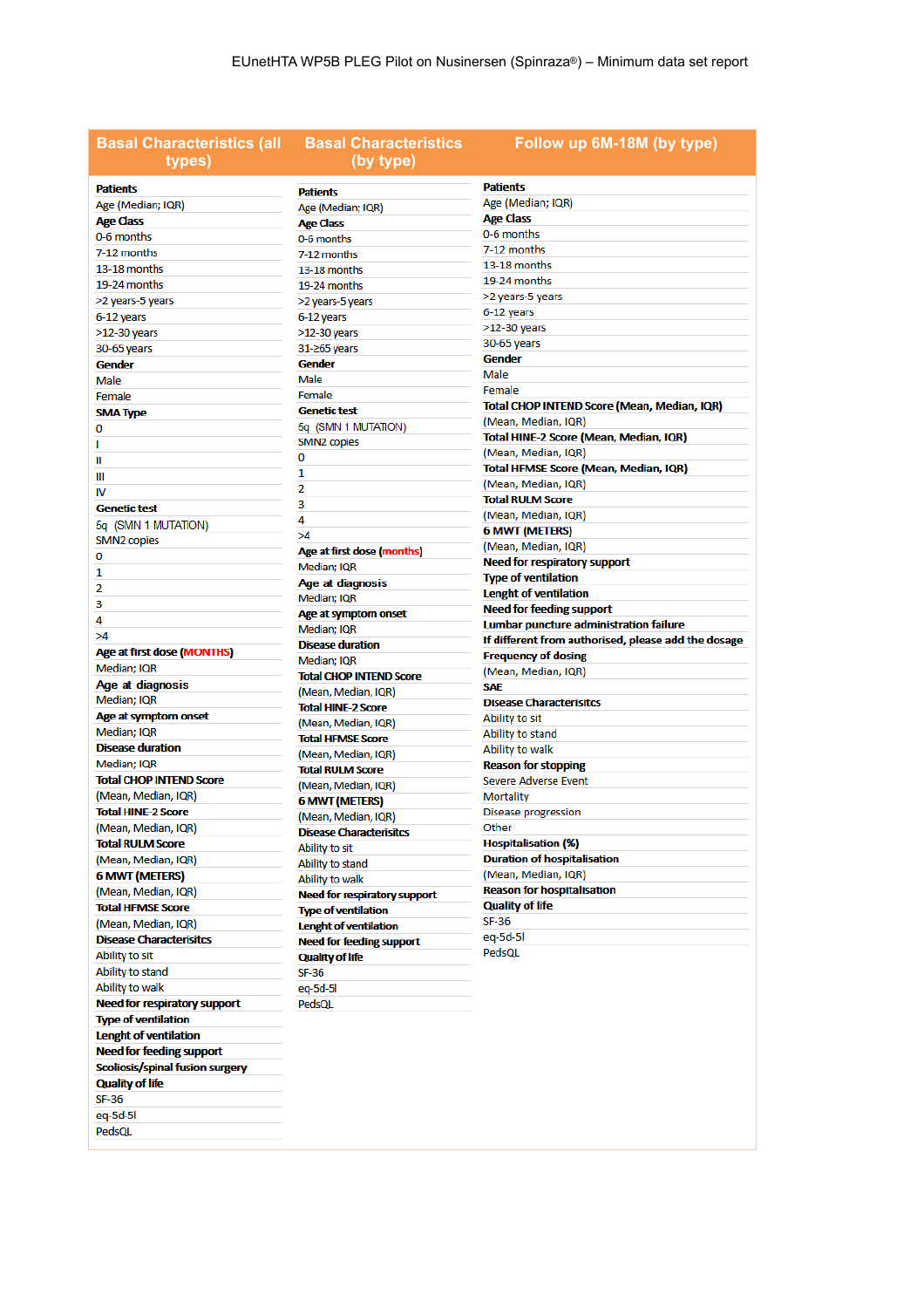# **STATISTICAL ASPECTS**

#### **Sample size calculation**

All patients from National registries with 5q SMA type 1,2 or 3 who were prescribed nusinersen.

#### **Statistical analysis**

All eligible subjects will be included in the analysis. Changes in the mean score will be calculated to assess motor function outcomes.

Subgroups will be defined considering:

- 1. Type of disease (1,2 or 3)
- 2. Number of SMN2 gene copies (0-4)
- 3. Disease characteristics at baseline as binomial variables (YES/NO):
	- a) Ability to sit without support b) Ability to walk c) Presence of respiratory complications

Outcome based subgroup analyses will be performed using multiple linear regression for numerical outcomes or logistic regression for categorical outcomes, stratifying for demographic characteristics and adjusting to account for the above clinical subgroups. Categorical outcomes might include the number of responders. Responders will be defined according to the criteria reported in  $\overline{N}$  Engl J Med. 2017 Nov 2;377(18):1723-1732 and [N Engl J Med.](https://www.ncbi.nlm.nih.gov/pubmed/29443664) 2018 Feb 15;378(7):625-635

Time to end of treatment for any cause (death, disease progression, unacceptable toxicities, loss to follow up or other) will be investigated by Kaplan-Meier survival analysis. Ongoing patients will be censored at the date of their last recorded prescription or visit (which is the latest).

Treatments for which no data will be available for 120 days since their last prescription or visit will be considered at all means as interrupted and accounted as events in the time to end of treatment analysis. A p-value of 0.05 will be considered as statistically significant.

### **SETTING, DURATION AND FOLLOW-UP**

All Patients from six European countries, with no age limits and a genetic documentation of 5q SMA (a homozygous deletion, mutation, or compound heterozygote in SMN1) of type 1,2 or 3 who were prescribed Nusinersen through national registries, since the implementation of the registry will be included.

<span id="page-8-1"></span>For those registries that will be implemented prospectively, it is recommended to plan the set up of the data collection according to the standards presented in the EUnetHTA REQueST tool<sup>4</sup>[.](#page-8-0)

Outcomes will be measured at baseline and at 6 and 18 months.

Since the first enrolled patients, a minimum observation period of at least 36 months is targeted (16 months for enrolling and at least 20 months to record follow up data). At each follow up motor function will be measured using at least one of the following scores: CHOP INTEND, HINE-2, HFMSE, RULM or 6MWT.

<span id="page-8-0"></span>https://eunethta.eu/request-tool/ [4](#page-8-1)